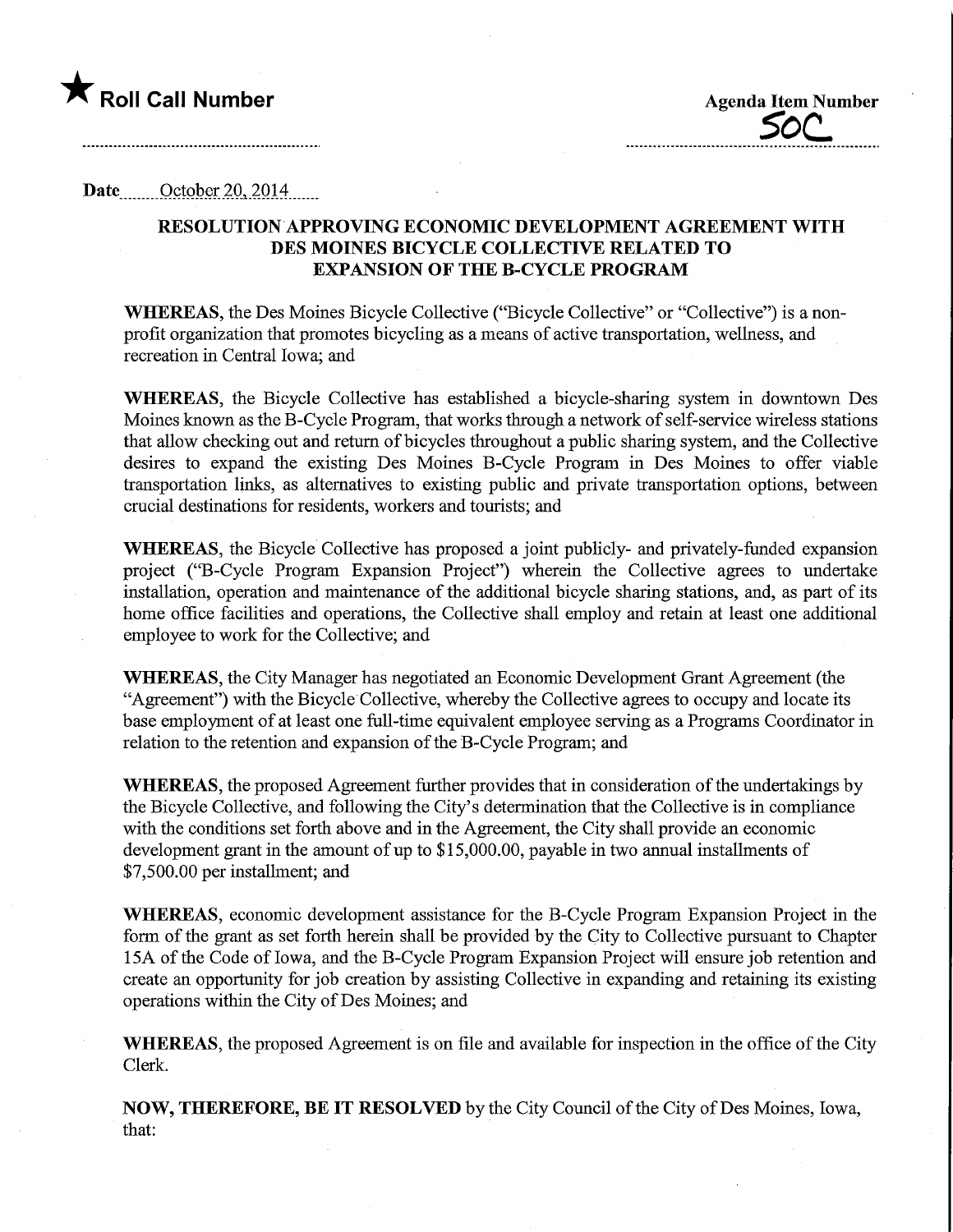### **The Roll Call Number Agents Contained Agents Agents Item Number**

SOC

#### Date.......October 20, 2014

1. The City Council hereby makes the following findings in support of the proposed Agreement with the Des Moines Bicycle Collective ("Bicycle Collective" or "Collective"):

- a. The Bicycle Collective's obligations under the Agreement to undertake the abovestated economic development actions in relation to the retention and expansion of the B-Cycle Program and employment base related thereto farther the objectives of economic development to preserve and create new jobs and income, and specifically development which should generate tourism-related activities and public gains and benefits in providing alternative transportation options, and to support an environment which will protect the health, safety and general welfare of City residents and maintain taxable values and employment opportunities within the downtown Des Moines area, and to strengthen central Des Moines as a tourist center of the metropolitan area.
- b. The economic development incentives for the Bicycle Collective's project are provided by the City pursuant to Chapter 15A of the Code of Iowa, and the Collective's obligations under the Agreement to undertake the above-stated economic development actions in relation to the B-Cycle Program Expansion Project will generate the following public gains and benefits: (i) it will expand the B-Cycle Program providing alternative transportation options to the public; (ii) it will encourage further private investment and will attract and retain other businesses and tourism in the Project Area; (iii) it will further the City's efforts to retain and create job and tourism opportunities in the Project Area which might otherwise be lost; (iv) it will help to maintain and expand taxable values in the Project Area; and, (v) it will have a positive economic impact on the City by enhancing the quality of life within the City and by contributing to the City's efforts to retain and attract a skilled workforce and tourist base and promote economic growth.
- c. The provision of economic development assistance from the City is necessary to enable the above-stated economic development actions in relation to the B-Cycle Program Expansion Project in accordance with the terms of the Agreement, and such assistance will generate public gains and benefits for economic development which gains and benefits are warranted in comparison with the amount of such assistance.
- d. The Bicycle Collective's undertakings of the above-stated economic development actions in relation to the retention and expansion of B-Cycle Program, pursuant to the Agreement, and the fulfillment generally of the Agreement, are in the vital and best interests of City and the health, safety, morals, and welfare of its residents, and in accord with the public purposes and provisions of the applicable state and local laws and requirements under which the project will be undertaken, and warrant the provision of the economic assistance set forth in the Agreement.

2. The Development Agreement between the City and Des Moines Bicycle Collective is hereby approved.